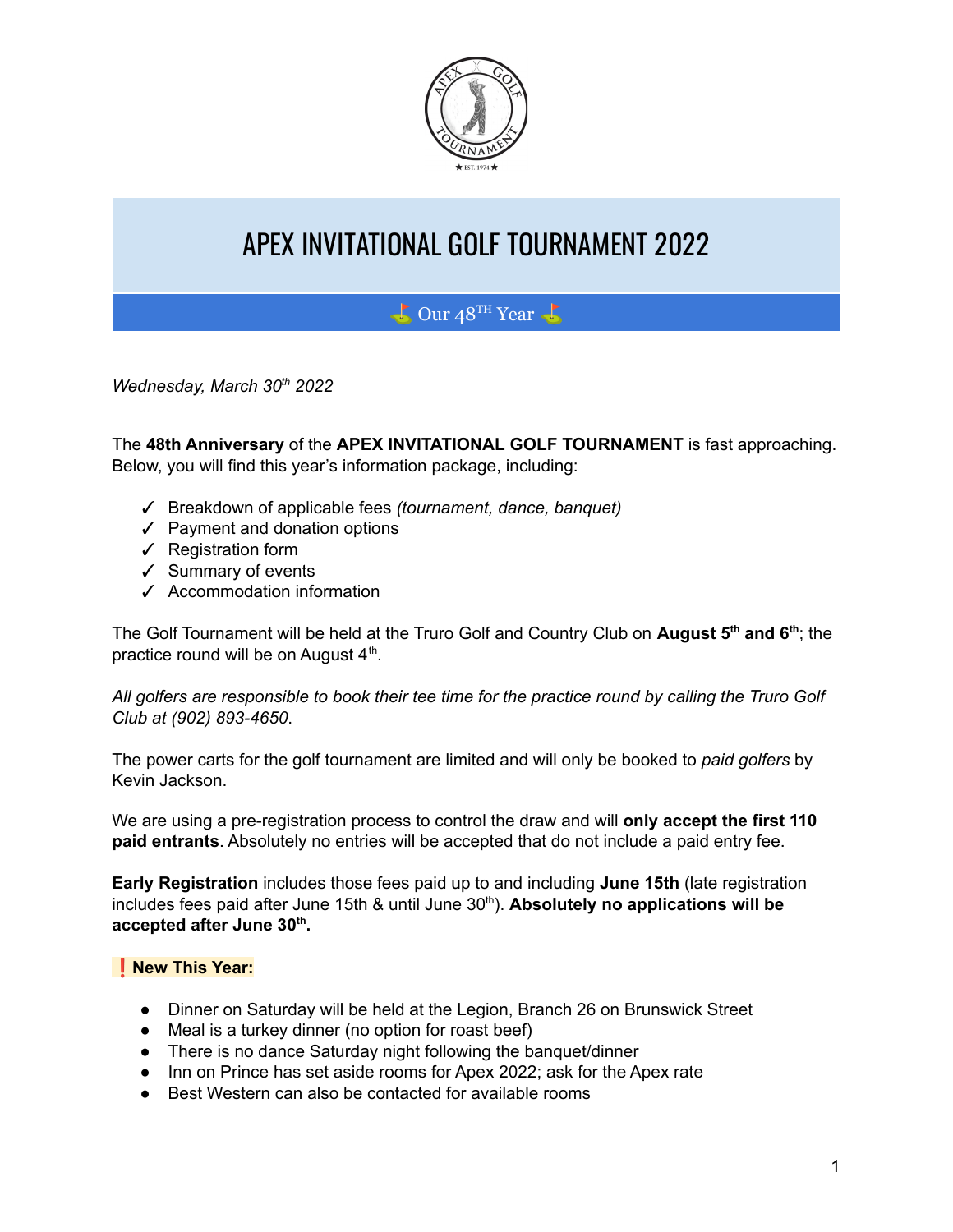## **Apex Fees for 2022:**

| <b>GOLF</b>                                                                                              |                                    |                                          |  |  |
|----------------------------------------------------------------------------------------------------------|------------------------------------|------------------------------------------|--|--|
| <b>Division</b>                                                                                          | <b>Early Fee</b><br>(by June 15th) | <b>Late Fee</b><br>(June 16th-June 30th) |  |  |
| Men's 18-hole (non-member)                                                                               | \$135.00                           | \$155.00                                 |  |  |
| Men's 18-hole (member)                                                                                   | \$100.00                           | \$120.00                                 |  |  |
| Men's 9-hole (non-member)<br>*must be 65 years of age or older                                           | \$100.00                           | \$120.00                                 |  |  |
|                                                                                                          |                                    |                                          |  |  |
| Women's 18-hole (non-member)                                                                             | \$135.00                           | \$155.00                                 |  |  |
| Women's 18-hole (member)                                                                                 | \$100.00                           | \$120.00                                 |  |  |
| Women's 9-hole (non-member)                                                                              | \$100.00                           | \$120.00                                 |  |  |
|                                                                                                          |                                    |                                          |  |  |
| Junior (non-member)<br>*must be at least 12 years old prior to August 1st                                | \$110.00                           | \$130.00                                 |  |  |
| Junior (member)<br>*must be at least 12 years old prior to August 1st                                    | \$85.00                            | \$105.00                                 |  |  |
| All men playing 18 holes will be required to play from BLUE TEES.                                        |                                    |                                          |  |  |
| Only those men aged 65 and older who choose to play 9 holes are entitled to play from the<br>white tees. |                                    |                                          |  |  |
| <b>BANQUET &amp; DANCES</b>                                                                              |                                    |                                          |  |  |
| <b>Friday</b>                                                                                            | Cost                               |                                          |  |  |
| <b>Dance</b>                                                                                             | \$10.00 - for all                  |                                          |  |  |
| <b>Saturday</b>                                                                                          |                                    |                                          |  |  |
| <b>Dinner</b>                                                                                            | \$25.00                            |                                          |  |  |
| Saturday's dinner is free for all golfers.                                                               |                                    |                                          |  |  |

#### **Please note:**

- *● Dinner is free for all golfers*
- *● Golfers are required to purchase banquet ticket for spouse when registering*
- *● Banquet tickets will not be sold at the door*
- *● Under no circumstances will meals be served after 6:30pm*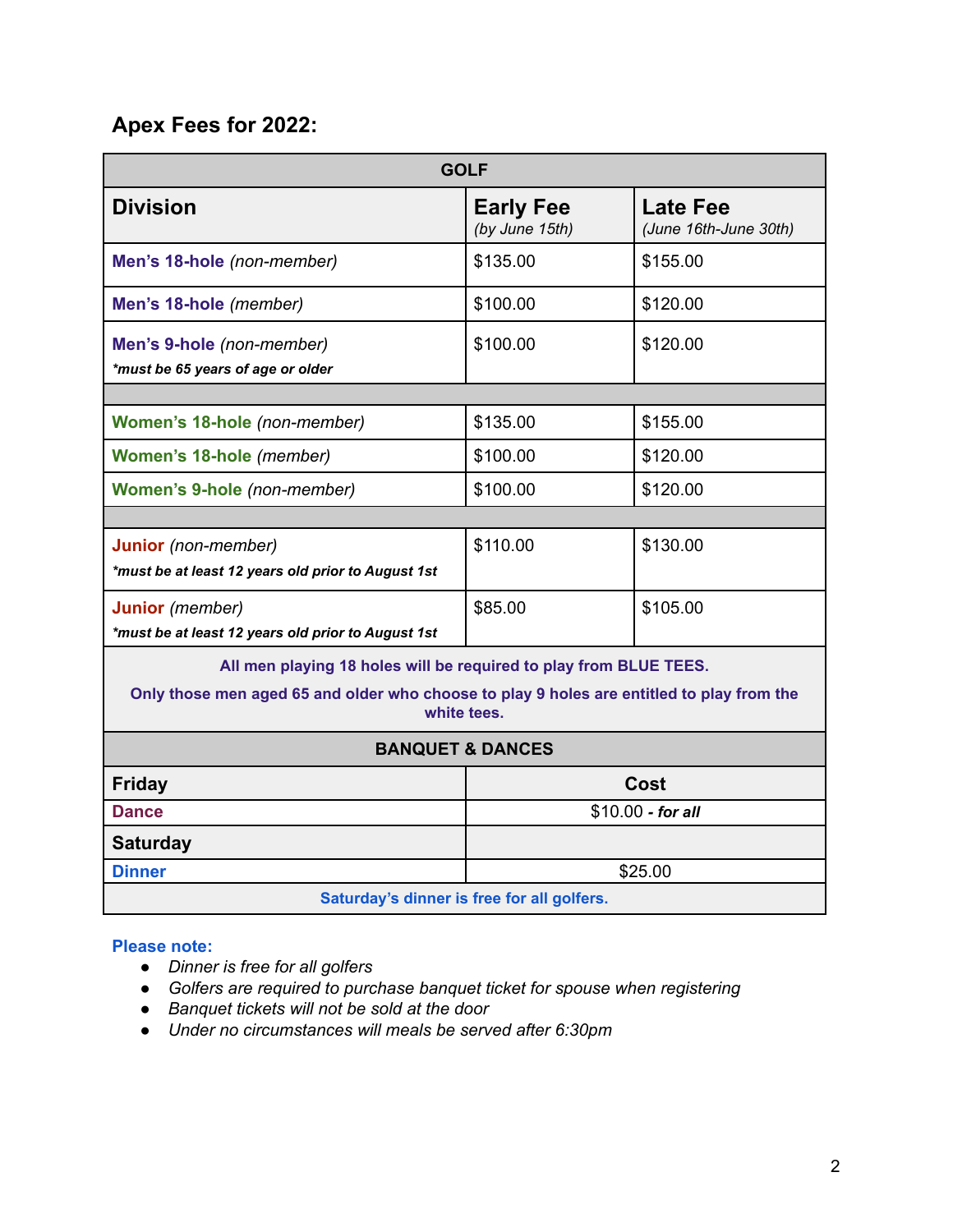### **HOW TO ENTER & PAY:**

#### **Option 1:** Send a cheque by mail**\***

1. Fill out the **attached registration form** *(next page)*

2. Forward the form and payment to:

Kevin Jackson 244 Prince Street Truro, NS B2N 1C9

#### *\*All cheques are to be made payable to Apex Invitational Golf Association \*Post-dated cheques will not be accepted*

**Option 2:** E-transfer

1. Visit: **<https://apexinvitationalgolf.com/registration/>**

2. **Fill out and submit** the online registration form

3. Send payment, via online banking, to: **kevintruro244@gmail.com**

#### *If you have any questions, please contact one of our Committee members:*

- ❖ Kevin Jackson**:** (902) 843-0357 **or** [kevintruro244@gmail.com](mailto:kevintruro244@gmail.com)
- ❖ Foster Paris: (902) 443-4359 **or** [fosterparis@bellaliant.net](mailto:fosterparis@bellaliant.net)
- ❖ Wayne Talbot: (902) 895-2986 **or** [wayne.talbot@bellaliant.net](mailto:wayne.talbot@bellaliant.net)
- ❖ Trevor Jordan & Joanne Jordan: (902) 897-6512
- ❖ Shelley Borden: (902) 957-2174
- ❖ Butch Borden: (902) 899-8628
- ❖ Nolan Borden: (902) 986-1802 **or** [nolanborden77@icloud.com](mailto:nolanborden77@icloud.com)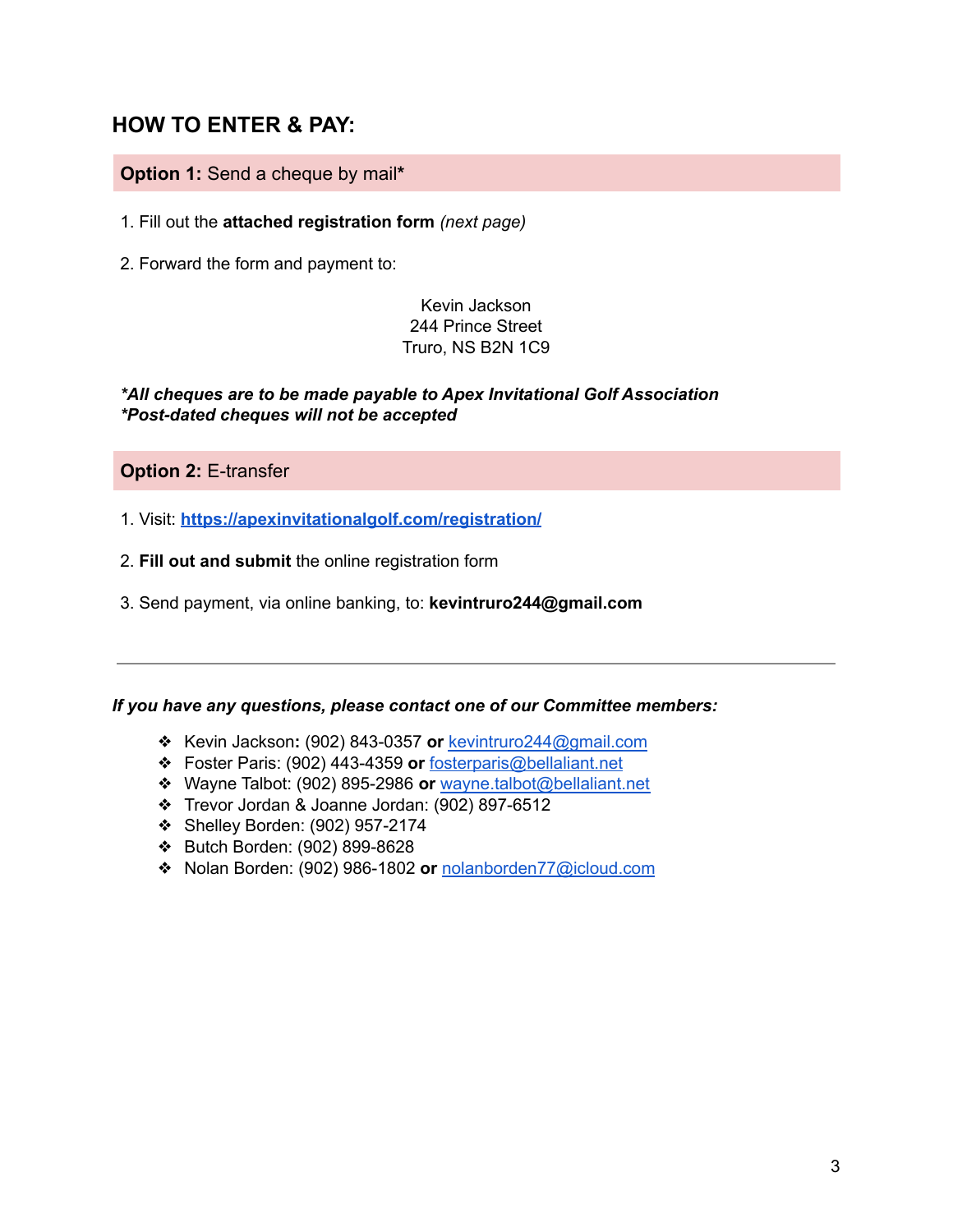#### **Please complete the entrance form below and return with your entrance fee.**

If you do not specify your playing partners, the committee will place you in a group.

**This is also your opportunity to enclose a donation for the Apex Invitational Golf Association-Scholarship Fund.** *\*\*Tax receipts will be provided for the scholarship fund only.*

All cheques are to be made payable to: **Apex Invitational Golf Association** and forwarded to: Kevin Jackson, 244 Prince Street, Truro, NS, B2N 1C9.

| Golfer's Name:                                                                                                  |  |  |
|-----------------------------------------------------------------------------------------------------------------|--|--|
|                                                                                                                 |  |  |
|                                                                                                                 |  |  |
|                                                                                                                 |  |  |
| Handicap: Male (18 holes) Male (9 holes) Junior (18) Female (18<br>holes) Female (9 holes) Spouse dinner ticket |  |  |
|                                                                                                                 |  |  |
| Scholarship Fund: donation enclosed in the amount of \$__________________________                               |  |  |

*\*\*Please indicate on this form if you have enclosed your donation; tax receipts are available for donations to the scholarship fund only.*

We have issued 129 scholarships totaling \$101,700 over the last 22 years and we need your support to help keep this initiative going.